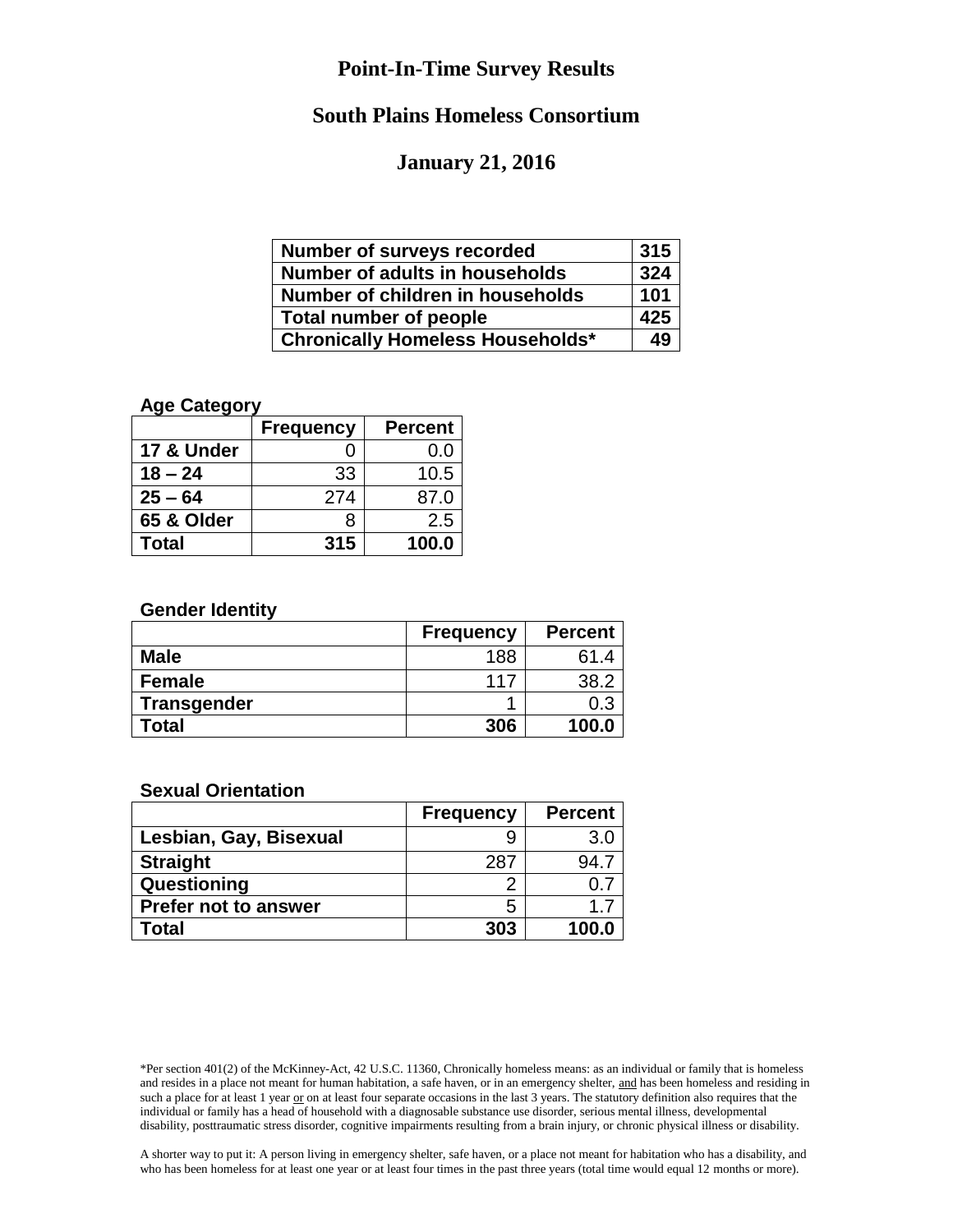# **South Plains Homeless Consortium**

## **January 21, 2016**

**Race**

|                                           | <b>Frequency</b> | <b>Percent</b> |
|-------------------------------------------|------------------|----------------|
| White                                     | 215              | 71.4           |
| Asian                                     | 2                |                |
| American Indian or Alaska Native          | 2                | 0.7            |
| <b>Black or African American</b>          | 72               | 23.9           |
| Native Hawaiian or Other Pacific Islander | 3                | 1.0            |
| <b>Two or More</b>                        |                  | 2.3            |
| <b>Total</b>                              | 301              | 100.0          |

#### **Hispanic or Latino**

|              | <b>Frequency</b> | <b>Percent</b> |
|--------------|------------------|----------------|
| Yes          | 98               | 34.3           |
| No           | 188              | 65.7           |
| <b>Total</b> | 286              | 100.0          |

#### **Nighttime Residence of Households on 1/21/16**

|                                                | <b>Frequency</b> | <b>Percent</b> |
|------------------------------------------------|------------------|----------------|
| <b>Emergency Shelter (DV shelter included)</b> | 131              | 41.6           |
| <b>Transitional Shelter</b>                    | 85               | 27.0           |
| Hotel/Motel (paid by voucher)                  | ્ર               | 1.0            |
| <b>Place Not Meant For Habitation</b>          | 96               | 30.5           |
| Total                                          | 315              | 100.0          |

### **Household Makeup**

|                                                          | <b>Frequency</b> | <b>Percent</b> |
|----------------------------------------------------------|------------------|----------------|
| <b>Households Without Children</b>                       | 243              | 77.1           |
| Unaccompanied Young Adults (age 18 - 24)                 | 25               | 7.9            |
| Unaccompanied Youth (under age 18)                       | 0                | 0.0            |
| Parenting Young Adults (age 18 - 24)                     | 8                | 2.5            |
| <b>Parenting Youth (under age 18)</b>                    | 0                | 0.0            |
| Household With Children (at least one adult & one child) | 39               | 12.4           |
| Minor Respondent Living With Parent(s)                   | 0                | 0.0            |
| <b>Other Type Of Family</b>                              | 0                | 0.0            |
| <b>Total</b>                                             | 315              | 100.0          |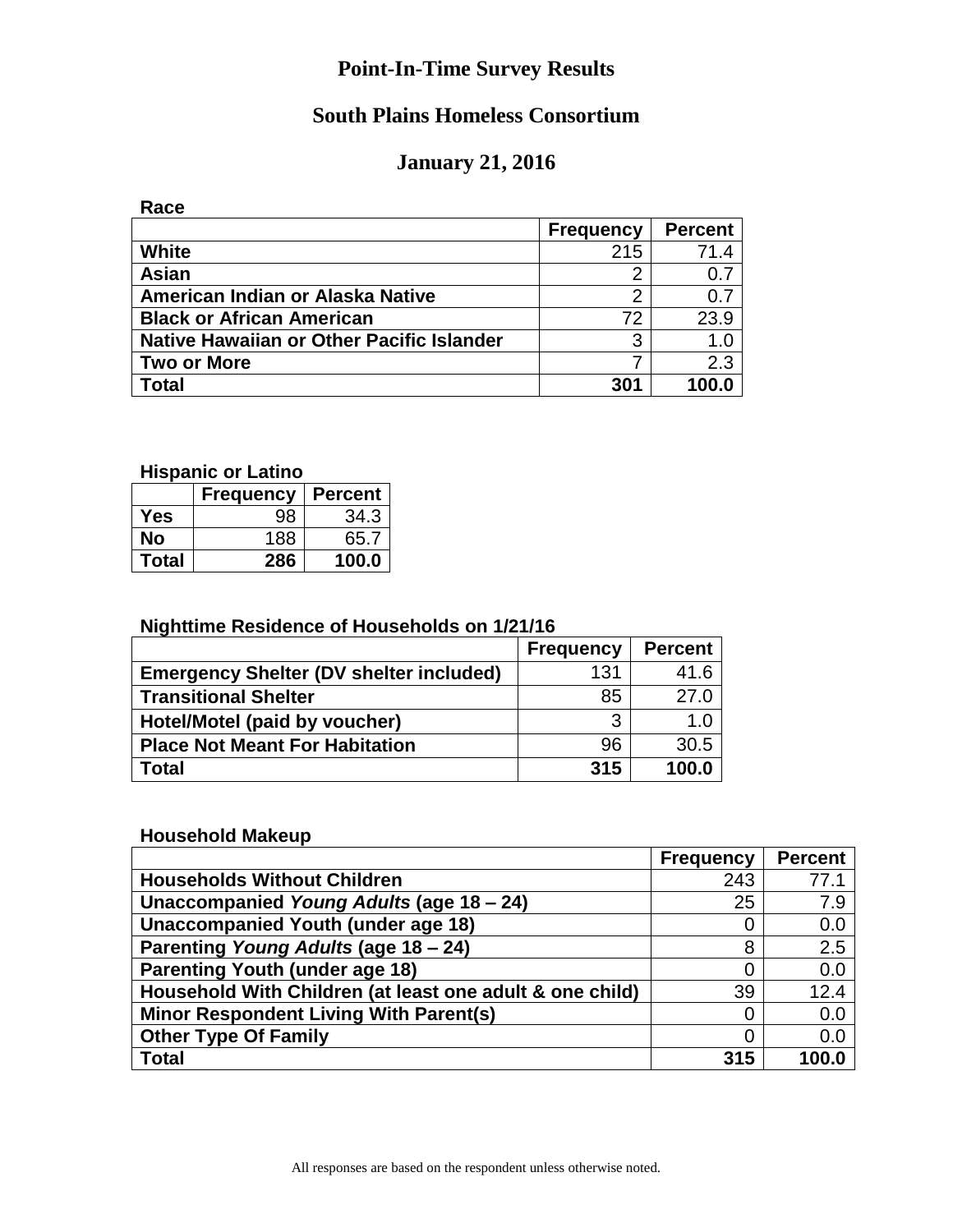# **South Plains Homeless Consortium**

## **January 21, 2016**

#### **Current Situation**

|                                          | <b>Frequency</b> | <b>Percent</b> |
|------------------------------------------|------------------|----------------|
| 1st time homeless in the past 3 years    | 139              | 46.6           |
| 2-3 episodes in the past 3 years         | 68               | 22.8           |
| At least 4 episodes in the past 3 years  | 28               | 9.4            |
| Continuously homeless for a year or more | 63               | 21.1           |
| Total                                    | 298              | 100.0          |

## **Length of Current Episode of Homelessness**

| <b>Median</b> | 6 months          |
|---------------|-------------------|
| Range         | 1 day $-25$ years |

### **Location Where Respondent Became Homeless This Time**

| <b>Abilene</b> | <b>Amarillo</b>     |    |
|----------------|---------------------|----|
| Levelland      | Lubbock             |    |
| Texas          | <b>Out of State</b> | 15 |

#### **Homeless another time in past 12 months**

|              | <b>Frequency</b> | <b>Percent</b> |
|--------------|------------------|----------------|
| Yes          | 107              | 39.3           |
| No           | 165              | 60.7           |
| <b>Total</b> | 272              | 100.0          |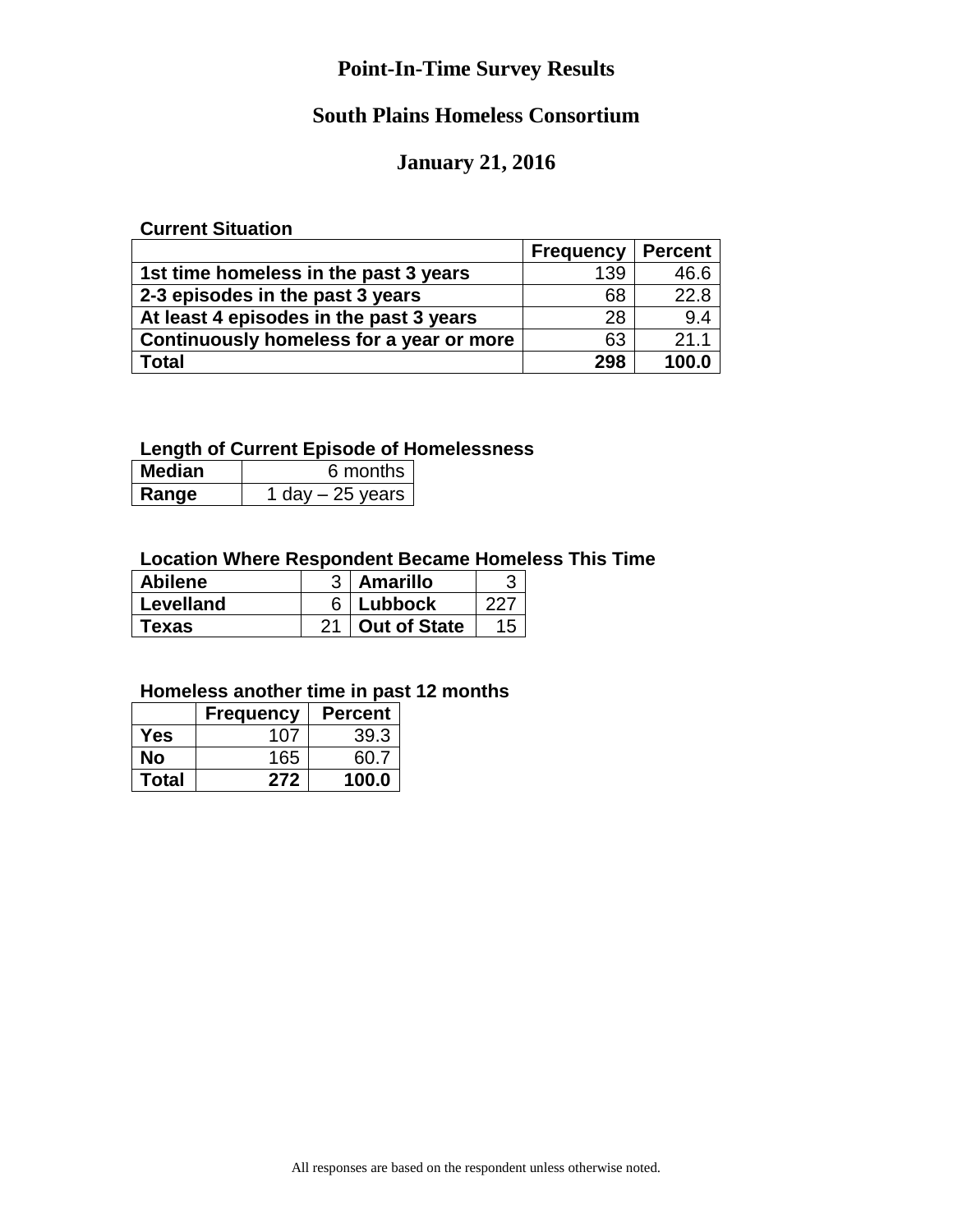# **South Plains Homeless Consortium**

## **January 21, 2016**

**Reasons for Homelessness** 

|                                          | <b>Frequency</b> | <b>Percent</b> |
|------------------------------------------|------------------|----------------|
| <b>Financial Reasons</b>                 | 177              | 59.0           |
| <b>Unable to Pay Rent/Mortgage</b>       | 118              | 39.3           |
| <b>Loss of Public Aid</b>                | 9                | 3.0            |
| <b>Natural Disaster</b>                  | 3                | 1.0            |
| <b>Unemployment</b>                      | 107              | 35.7           |
| <b>Moved to Seek Work</b>                | 15               | 5.0            |
| <b>Evicted</b>                           | 22               | 7.3            |
| <b>Physical Health</b>                   | 63               | 21.0           |
| <b>Domestic Violence</b>                 | 61               | 20.3           |
| <b>Family Illness</b>                    | 9                | 3.0            |
| <b>Divorce or Separation</b>             | 48               | 16.0           |
| <b>Hospital Discharge</b>                | 11               | 3.7            |
| <b>Pregnant or Parenting</b>             | 6                | 2.0            |
| <b>Mental Illness</b>                    | 36               | 12.0           |
| <b>Substance Abuse</b>                   | 48               | 16.0           |
| <b>Left Jail/Prison/Detention</b>        | 32               | 10.7           |
| <b>Criminal Record</b>                   | 32               | 10.7           |
| <b>Ran Away From Home</b>                | 11               | 3.7            |
| <b>Lifestyle Choice</b>                  | 17               | 5.7            |
| Sexual Orientation or Gender Identity    | 1                | 0.3            |
| To Protect Self or Family Member(s)      | 26               | 8.7            |
| <b>Abandonment by Parent or Guardian</b> | 9                | 3.0            |
| <b>Too Crowded/Doubled Up</b>            | 13               | 4.3            |
| Aged Out or Ran Away From Foster Care    | 7                | 2.3            |
| <b>Kicked Out by Family</b>              | 40               | 13.3           |
| <b>Kicked Out by Friends</b>             | 14               | 4.7            |
| <b>Other</b>                             | 38               | 12.7           |
| <b>Total</b>                             | 973              | 324.3          |

300 people answered this question. Those 300 people were able to pick more than one reason for becoming homeless.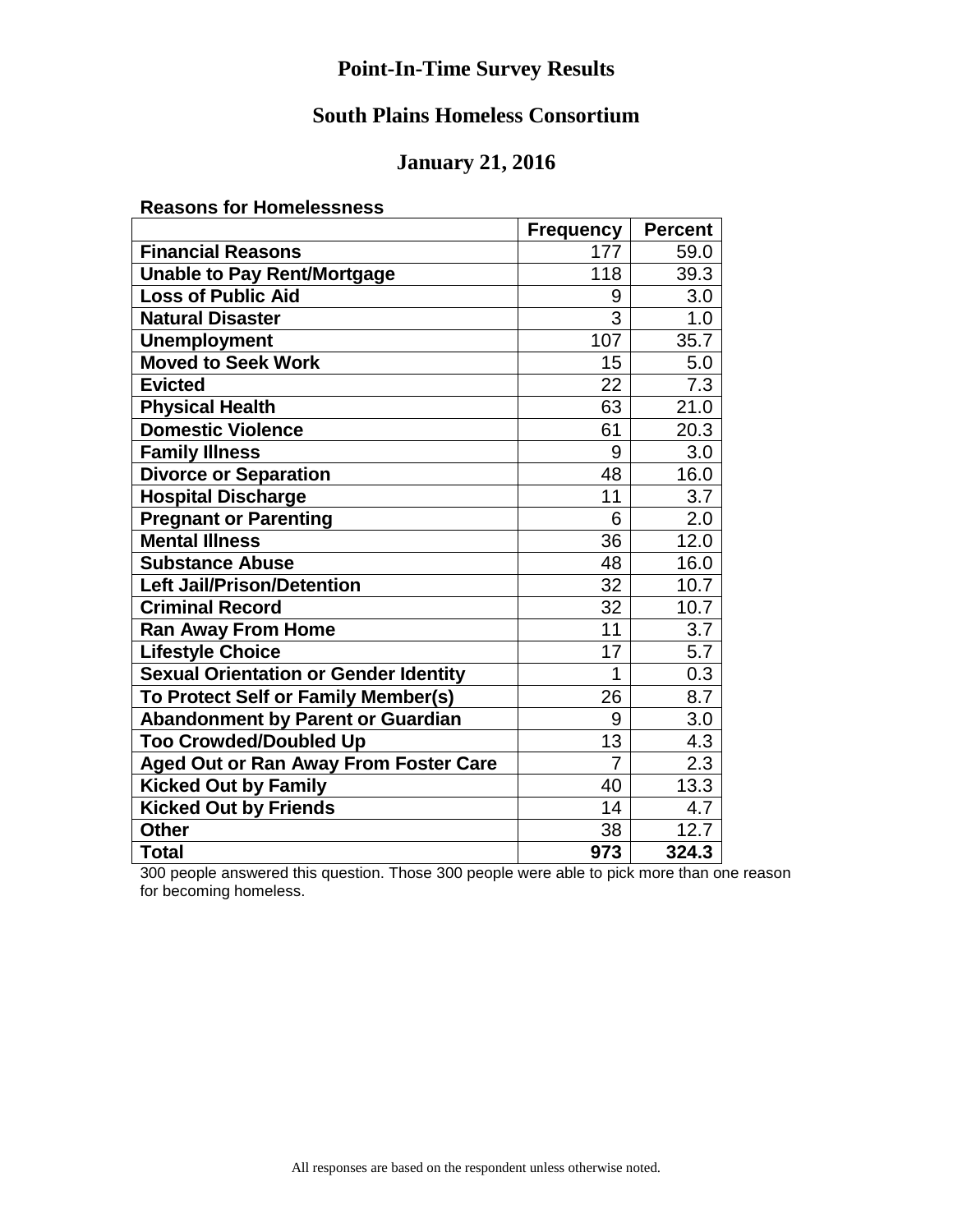## **South Plains Homeless Consortium**

### **January 21, 2016**

#### **Physical/Mental Disability (self-reported)**

|                                               | <b>Frequency</b> | <b>Percent of</b> |
|-----------------------------------------------|------------------|-------------------|
|                                               |                  | <b>Cases</b>      |
| <b>Alcohol/Substance Abuse (or addiction)</b> | 85               | 28.4              |
| <b>Serious Mental Illness</b>                 | 80               | 26.8              |
| <b>Physical Disability</b>                    | 86               | 28.8              |
| <b>Developmental Disability</b>               | 25               | 8.4               |
| <b>HIV/AIDS</b>                               | 3                | 1.0               |
| <b>Post-Traumatic Stress Disorder (PTSD)</b>  | 44               | 14.7              |
| <b>Traumatic Brain Injury</b>                 | 10               | 3.3               |
| <b>None of the Above</b>                      | 107              | 35.8              |
| Total                                         | 440              | 147.2             |

299 people answered this question. Those 299 people were able to pick more than one disability.

#### **Previous Experiences**

|                                        | <b>Frequency</b> | <b>Percent</b> |
|----------------------------------------|------------------|----------------|
| <b>Domestic Violence</b>               | 109              | 40.4           |
| <b>Child Abuse/Neglect</b>             | 68               | 25.2           |
| <b>Foster Care</b>                     | 25               | 9.3            |
| <b>Legal Problems/Prior Conviction</b> | 89               | 33.0           |
| <b>Sexual Assault</b>                  | 44               | 16.3           |
| <b>Gang Involvement</b>                | 10               | 3.7            |
| <b>None of the Above</b>               | 94               | 34.8           |
| Total                                  | 439              | 162.6          |

270 people answered this question. Those 270 people were able to pick more than one previous experience.

#### **Experienced Physical or Sexual Violence While Homeless**

|              | <b>Frequency</b> | <b>Percent</b> |
|--------------|------------------|----------------|
| Yes          | Δ,               | 18.0           |
| No           | 214              | 82.0           |
| <b>Total</b> | 261              | 100.0          |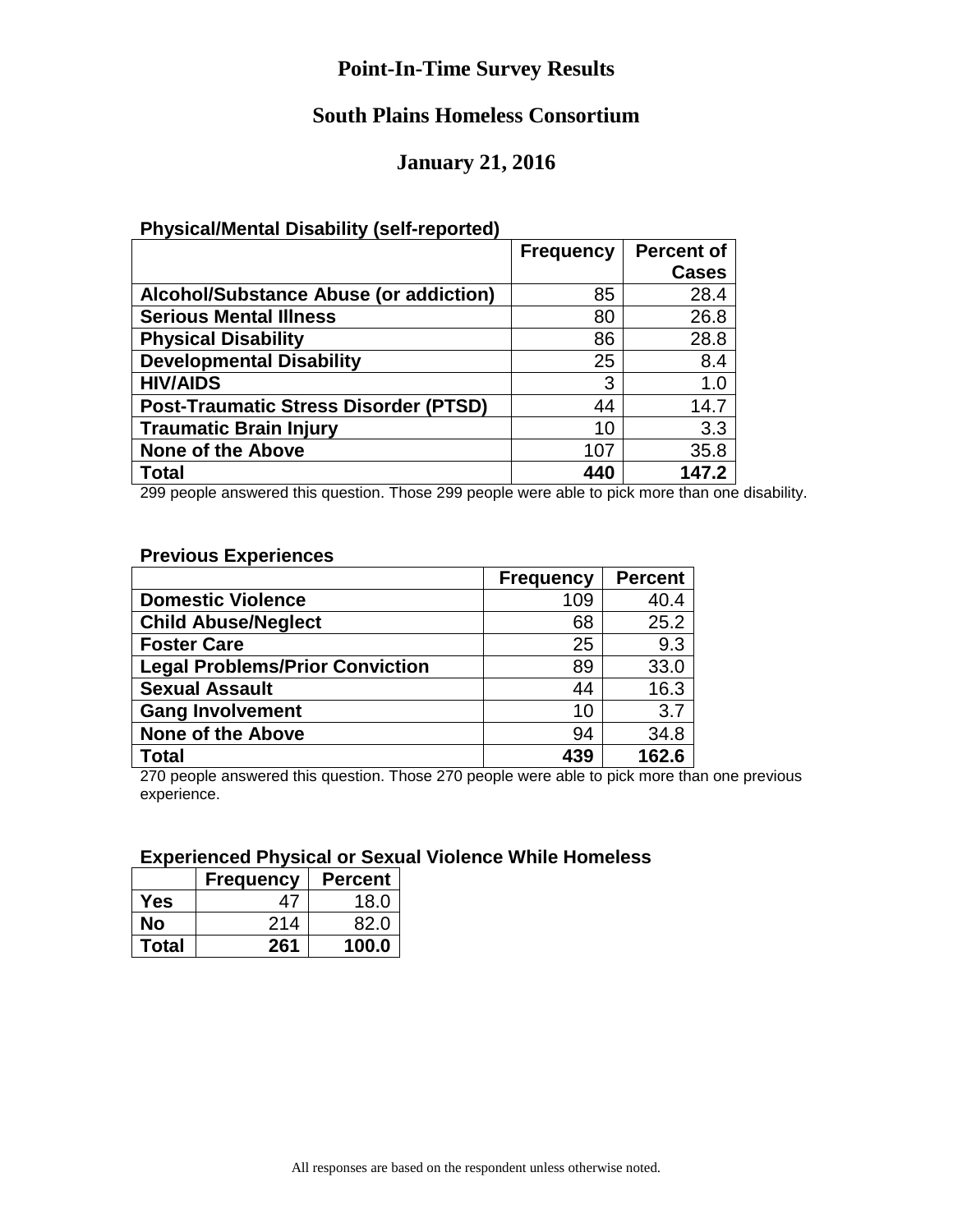# **South Plains Homeless Consortium**

# **January 21, 2016**

**Education**

|                                          | <b>Frequency</b> | <b>Percent</b> |
|------------------------------------------|------------------|----------------|
| Less than 9 <sup>th</sup> grade          | 22               | 7.6            |
| Some high school                         | 68               | 23.4           |
| High school diploma/GED                  | 120              | 41.2           |
| Some college                             | 53               | 18.2           |
| <b>College graduate</b>                  | 10               | 3.4            |
| <b>Technical school/Training program</b> | 14               | 4.8            |
| Master's degree or higher                | 4                | 1.4            |
| <b>Total</b>                             | 291              | 100.0          |

**Able to work**

|       | <b>Frequency</b> | <b>Percent</b> |
|-------|------------------|----------------|
| Yes   | 231              | 78.0           |
| No    | 65               | 22.0           |
| Total | 296              | 100.0          |

#### **Job Status**

|                                     | <b>Frequency</b> | <b>Percent</b> |
|-------------------------------------|------------------|----------------|
| Unemployed but looking for work     | 90               | 40.2           |
| Unemployed but not looking for work | 26               | 11.6           |
| Regular full-time job               | 50               | 22.3           |
| Regular part-time job               | 33               | 14.7           |
| Temporary job                       | 5                | 2.2            |
| Day labor/Odd jobs                  | 19               | 8.5            |
| <b>Retired</b>                      |                  | 0.4            |
| Total                               | 224              | 100.0          |

#### **Length of Unemployment**

|        | <b>Months</b> |
|--------|---------------|
| ledian | 4             |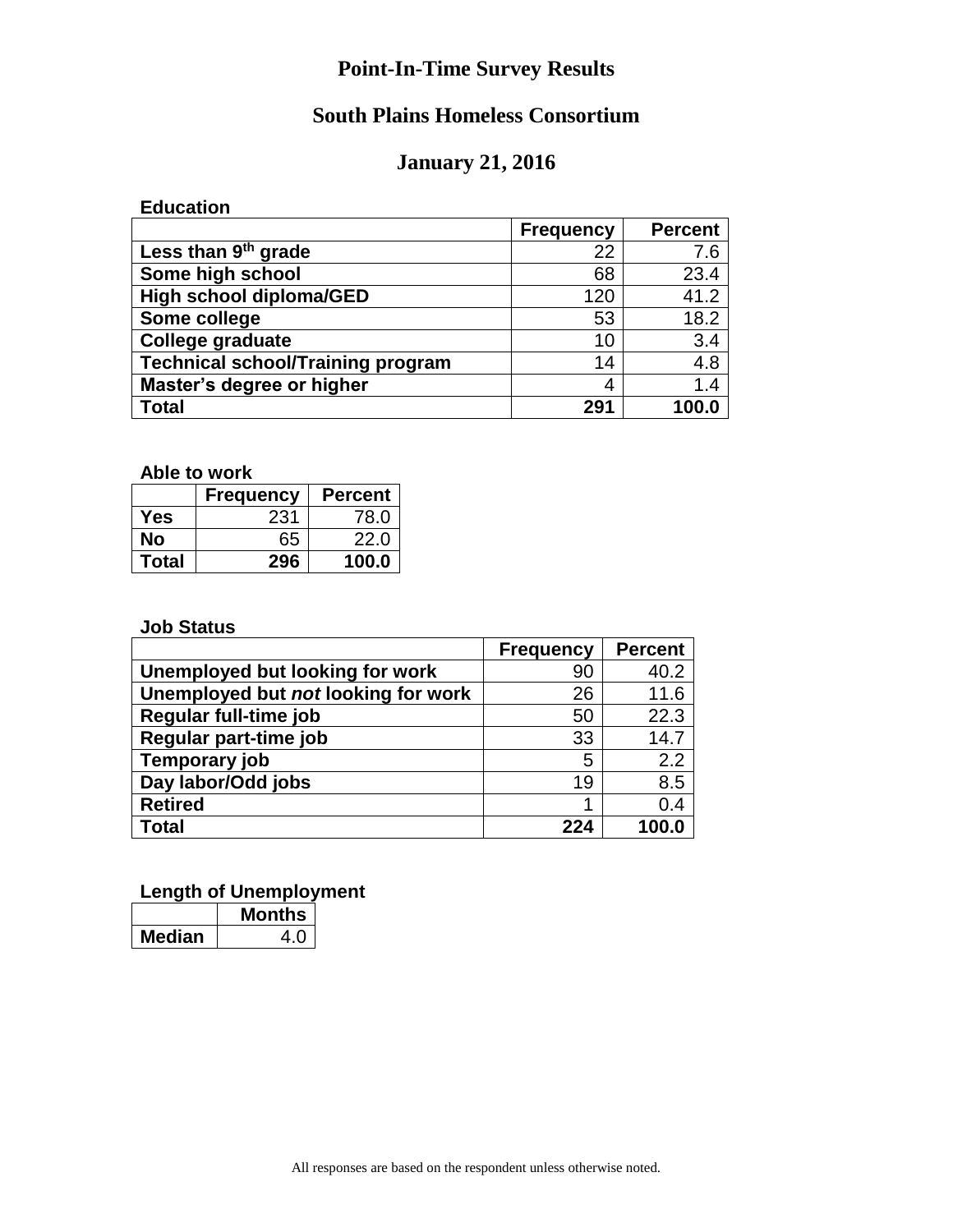## **South Plains Homeless Consortium**

#### **January 21, 2016**

#### **US Armed Forces Service**

|       | <b>Frequency</b> | <b>Percent</b> |
|-------|------------------|----------------|
| Yes   | 20               | 7.3            |
| No    | 254              | 92.7           |
| Total | 274              | 100.0          |

#### **Activated Into Active Duty As A Member of the National Guard or as a Reservist**

|              | <b>Frequency</b> | <b>Percent</b> |
|--------------|------------------|----------------|
| Yes          |                  | 0.6            |
| No           | 179              | 99.4           |
| <b>Total</b> | 180              | ი ი            |

#### **Length of Service**

|         | rears |
|---------|-------|
| Vledian |       |

#### **Tour of Duty**

|                        | <b>Frequency</b> | <b>Percent</b> |
|------------------------|------------------|----------------|
| Korea                  |                  | 0.0            |
| <b>Vietnam</b>         | 2                | 40.0           |
| <b>Kuwait</b>          | 2                | 40.0           |
| Afghanistan            |                  | 20.0           |
| <b>Iraq</b>            |                  | 20.0           |
| <b>Other</b>           | O                | 0.0            |
| <b>Total Responses</b> | 6                | 120.0          |

5 people answered this question. Those 5 people were able to pick more than one tour of duty.

#### **Health Care or Other Benefits from VA medical Center**

|              | <b>Frequency</b> | <b>Percent</b> |
|--------------|------------------|----------------|
| Yes          | x                | 44.4           |
| No           | 10               | 55.6           |
| <b>Total</b> | 18               | 100.0          |